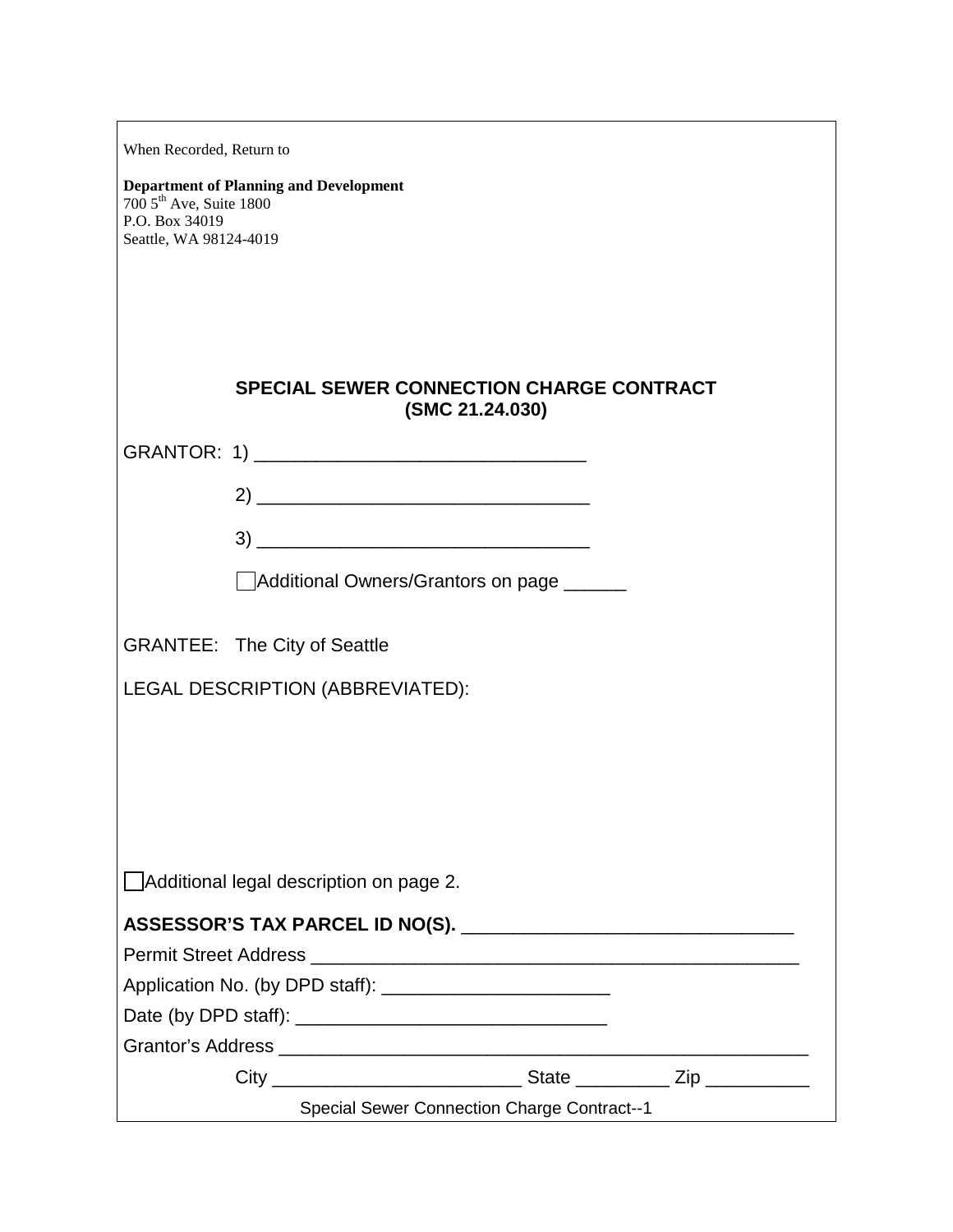## **SPECIAL SEWER CONNECTION CHARGE CONTRACT (SMC 21.24.030)**

THIS SEWER CONNECTION CHARGE CONTRACT ("Contract") is executed in favor of the City of Seattle ("City") by example and the City of Seattle ("City") by of the following described property situated in the City of Seattle, King County, State of Washington:

In consideration of the privilege of connecting said property, which has not been previously assessed or otherwise charged for City sewers, to the existing City sewer system, Owner hereby agrees and covenants with the City, pursuant to SMC 21.24.030, as follows:

1. Owner warrants and agrees that Owner has bargained for and negotiated this Contract and that all owners have executed this Contract.

2. Owner agrees to pay a special connection charge, computed in accordance with SMC 21.24.040, in the amount of  $\frac{1}{2}$  \_\_\_\_\_\_\_\_\_\_\_\_\_\_\_\_\_\_, of which \$\_\_\_\_\_\_\_\_\_\_ (at least 5% of the total), has been paid to the City, the receipt of which is hereby acknowledged.

3. Owner agrees to pay the unpaid balance in forty (40) quarterly installments, payable on each January 1, April 1, July 1 and October 1, together with the interest at \_\_\_\_\_\_\_\_\_ per annum, a rate commensurate with the annual one-year rate for U.S. Treasury notes and bonds, adjusted for constant maturities, as published in the Federal Reserve Bulletin or otherwise available from the Federal Reserve Bank, for the year the connection is made with the City sewer, computed annually on unpaid balances.

4. Owner understands and agrees that any unpaid balance, together with interest, may be paid in full in any year at the time the first quarterly payment of such year is due and payable.

5. Owner understands and agrees that delinquent payments under this Contract may become a lien upon the above-described property as provided in RCW 35.67.200, and enforceable in accordance with R.C.W. 35.67.220 through 35.67.280. Owner understands and agrees that, as an additional means of enforcing the lien, the water service to such property may be cut off in accordance with RCW 35.67.290 until the delinquent installments are made.

Special Sewer Connection Charge Contract--2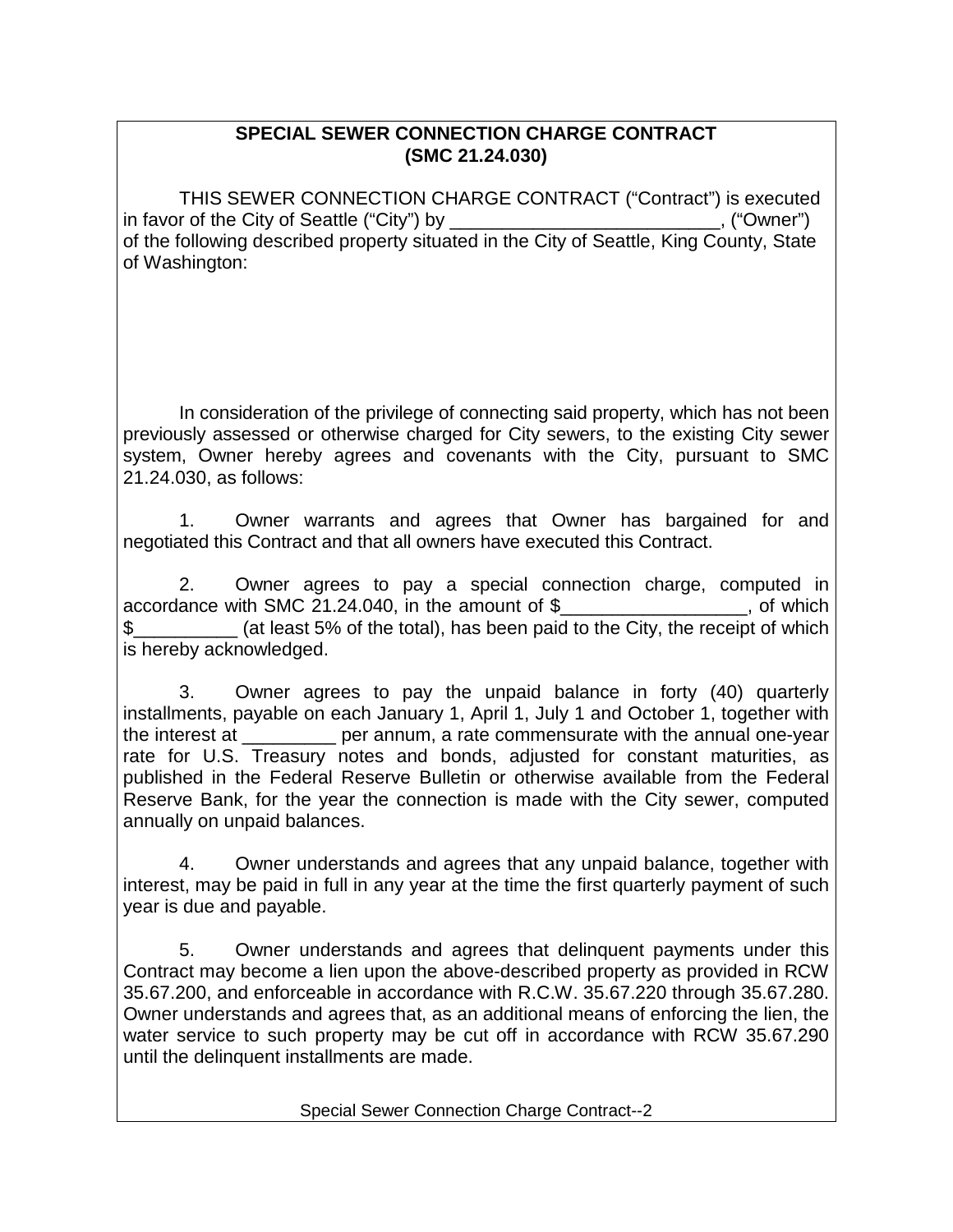6. Owner agrees that this Contract shall be a covenant running with the land and shall be binding upon Owner and Owner's heirs, executors, administrators, successors, assigns, lessees, sub-lessees, tenants and sub-tenants forever.

7. Owner has applied to the City for the following permits or approvals for the property legally described above:

Type(s) of permit sought: Side Sewer Date(s) of application: See front page Application Number: See front page

Special Sewer Connection Charge Contract--3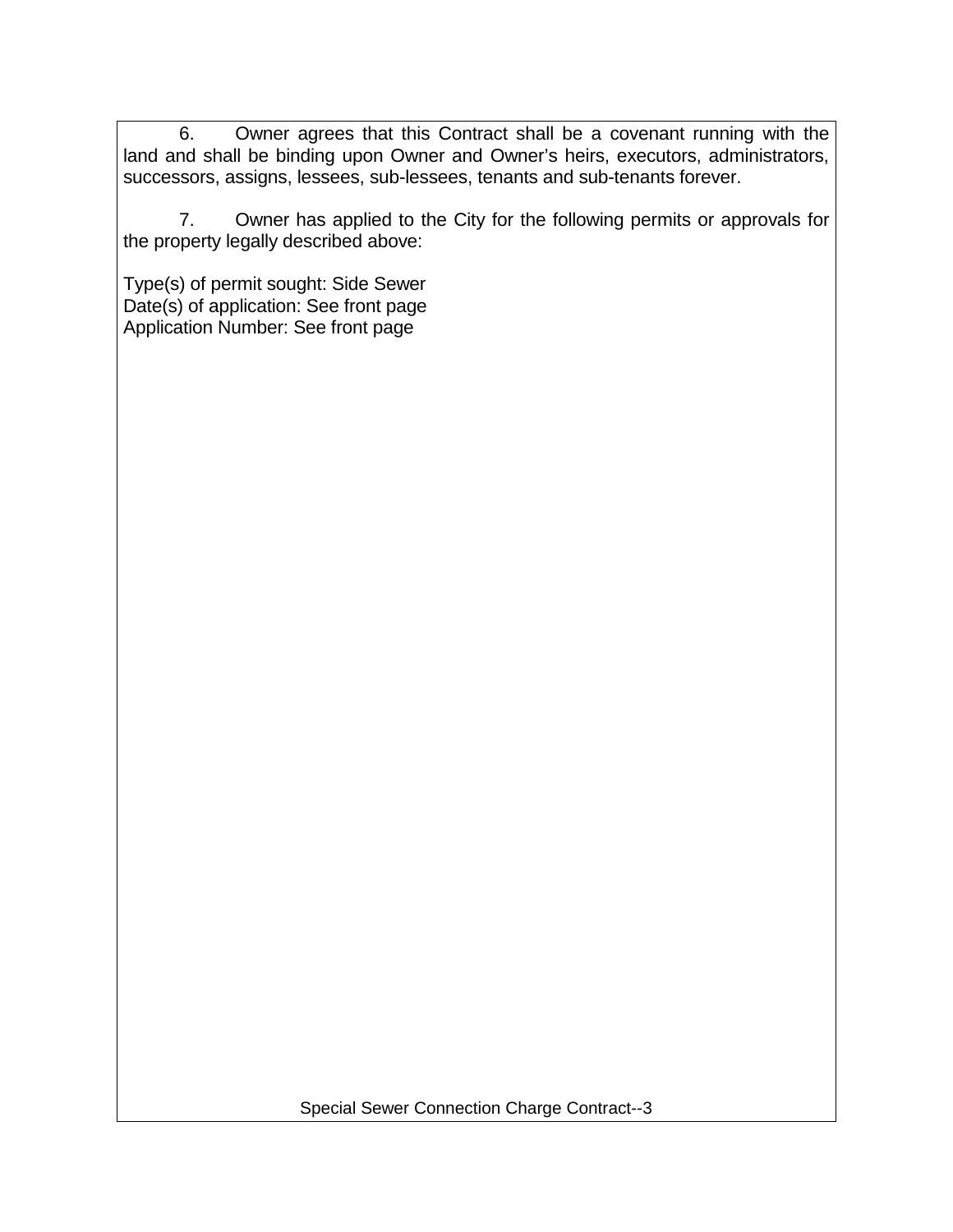|                               | SIGNATURES, ACKNOWLEDGEMENTS AND NOTARY       |                                                                                                                                                                                                                                                                                                   |  |  |  |
|-------------------------------|-----------------------------------------------|---------------------------------------------------------------------------------------------------------------------------------------------------------------------------------------------------------------------------------------------------------------------------------------------------|--|--|--|
|                               | (INDIVIDUAL-attach more pages if needed)      |                                                                                                                                                                                                                                                                                                   |  |  |  |
| Dated: Dated:                 |                                               |                                                                                                                                                                                                                                                                                                   |  |  |  |
| Owner/Grantor                 |                                               | I certify that I know or have satisfactory evidence that___________<br>is the person who appeared before me, and said person acknowledged that he/she<br>signed this instrument and acknowledged it to be his/her free and voluntary act for                                                      |  |  |  |
| <b>Printed Name</b>           |                                               | the uses and purposes mentioned in the instrument.<br>NOTARY PUBLIC in and for the State of                                                                                                                                                                                                       |  |  |  |
| <b>Address</b>                |                                               | Washington<br>My commission expires:                                                                                                                                                                                                                                                              |  |  |  |
|                               |                                               | Use this space for Notary Seal                                                                                                                                                                                                                                                                    |  |  |  |
| Dated: ______________________ |                                               |                                                                                                                                                                                                                                                                                                   |  |  |  |
| Owner/Grantor                 |                                               | ) ss                                                                                                                                                                                                                                                                                              |  |  |  |
| <b>Printed Name</b>           |                                               | I certify that I know or have satisfactory evidence that__________<br>is the person who appeared before me, and said person acknowledged that he/she<br>signed this instrument and acknowledged it to be his/her free and voluntary act for<br>the uses and purposes mentioned in the instrument. |  |  |  |
| <b>Address</b>                |                                               | NOTARY PUBLIC in and for the State of<br>Washington<br>Residing at<br>My commission expires:________                                                                                                                                                                                              |  |  |  |
|                               |                                               |                                                                                                                                                                                                                                                                                                   |  |  |  |
|                               |                                               | Use this space for Notary Seal                                                                                                                                                                                                                                                                    |  |  |  |
|                               |                                               |                                                                                                                                                                                                                                                                                                   |  |  |  |
|                               | Special Sewer Connection Charge Contract-Page |                                                                                                                                                                                                                                                                                                   |  |  |  |